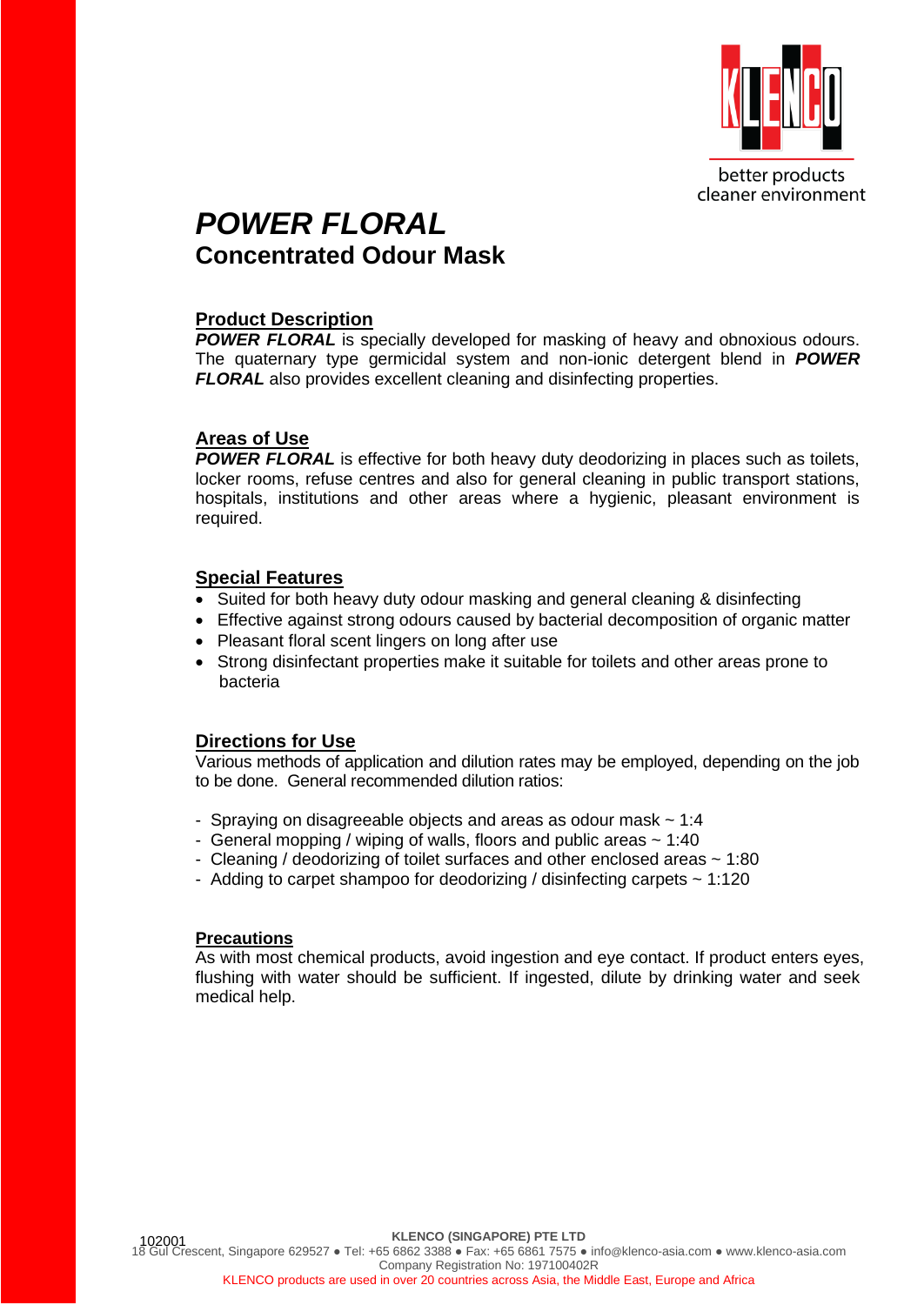# **S**AFETY **D**ATA **S**HEET

| <b>SECTION 1 - IDENTIFICATION</b>                                                                                                                                                                                                                               |                                                                                         |                                                    |                                            |                |  |  |
|-----------------------------------------------------------------------------------------------------------------------------------------------------------------------------------------------------------------------------------------------------------------|-----------------------------------------------------------------------------------------|----------------------------------------------------|--------------------------------------------|----------------|--|--|
| <b>Product Identifier: POWER FLORAL</b>                                                                                                                                                                                                                         |                                                                                         |                                                    | Supplier: Klenco (Singapore) Pte Ltd.      |                |  |  |
|                                                                                                                                                                                                                                                                 |                                                                                         |                                                    | Address: 18 Gul Crescent, Singapore 629527 |                |  |  |
|                                                                                                                                                                                                                                                                 |                                                                                         | Department: Chemical                               |                                            |                |  |  |
| Other means of identification: Concentrated Odour Mask                                                                                                                                                                                                          |                                                                                         | Person in Charge: Chemist<br>Phone: (65) 6862 3388 |                                            |                |  |  |
| Date of SDS: 1 January 2022<br>Recommended use and restriction on use: POWER FLORAL is effective                                                                                                                                                                |                                                                                         | Fax: (65) 6861 7575                                |                                            |                |  |  |
| for both heavy duty deodorizing in places such as toilets, locker rooms,                                                                                                                                                                                        |                                                                                         | Email: info@klenco-asia.com                        |                                            |                |  |  |
| refuse centres and also for general cleaning in public transport stations,                                                                                                                                                                                      |                                                                                         | <b>Emergency contact:</b> (65) 6862 3388 Ext 249   |                                            |                |  |  |
| hospitals, institutions and other areas where a hygienic, pleasant                                                                                                                                                                                              |                                                                                         |                                                    |                                            |                |  |  |
| environment is required.                                                                                                                                                                                                                                        |                                                                                         |                                                    |                                            |                |  |  |
| <b>SECTION 2 - HAZARDS IDENTIFICATION</b>                                                                                                                                                                                                                       |                                                                                         |                                                    |                                            |                |  |  |
| GHS classification: Acute toxicity: Category 4;                                                                                                                                                                                                                 |                                                                                         |                                                    |                                            |                |  |  |
| Skin irritation: Category 2<br>Signal Words:<br><b>GHS label elements: Pictogram:</b><br>Warning                                                                                                                                                                |                                                                                         |                                                    |                                            |                |  |  |
|                                                                                                                                                                                                                                                                 |                                                                                         |                                                    |                                            |                |  |  |
|                                                                                                                                                                                                                                                                 |                                                                                         |                                                    |                                            |                |  |  |
| <b>Hazard statements:</b>                                                                                                                                                                                                                                       | H302: Harmful if swallowed                                                              |                                                    |                                            |                |  |  |
|                                                                                                                                                                                                                                                                 | H315: Causes skin irritation                                                            |                                                    |                                            |                |  |  |
| <b>Precaution statements:</b>                                                                                                                                                                                                                                   | P102: Keep out of reach of children.                                                    |                                                    |                                            |                |  |  |
|                                                                                                                                                                                                                                                                 | P262: Do not get on skin.<br>P280: Wear protective gloves and clothing.                 |                                                    |                                            |                |  |  |
|                                                                                                                                                                                                                                                                 | <b>SECTION 3 - COMPOSITION/ INFORMATION ON INGREDIENTS</b>                              |                                                    |                                            |                |  |  |
| <b>Chemical Identification</b>                                                                                                                                                                                                                                  | <b>Component Composition</b>                                                            | <b>Chemical Formula</b>                            | <b>CAS No.</b>                             | EC No.         |  |  |
| Water                                                                                                                                                                                                                                                           | >90.0%                                                                                  | H <sub>20</sub>                                    | 7732-18-5                                  | 231-791-2      |  |  |
| Nonyl Phenol Ethoxylates                                                                                                                                                                                                                                        | < 3.0 %                                                                                 | C33H60O10                                          | 9016-45-9                                  | $\blacksquare$ |  |  |
| Alkylbenzyldimethylammonium Chloride                                                                                                                                                                                                                            | < 3.0 %                                                                                 | C21H38NCI                                          | 68424-85-1                                 | 270-325-2      |  |  |
| Fragrance                                                                                                                                                                                                                                                       | < 3.0 %                                                                                 | Mixture                                            | <b>NA</b>                                  | <b>NA</b>      |  |  |
| Ethyl Alcohol                                                                                                                                                                                                                                                   | $< 1.0\%$                                                                               | CH3CH2OH                                           | 64-17-5                                    | 200-578-6      |  |  |
| Red Dye                                                                                                                                                                                                                                                         | < 0.01 %                                                                                |                                                    | <b>NA</b>                                  | <b>NA</b>      |  |  |
| <b>SECTION 4 - FIRST AID MEASURES</b>                                                                                                                                                                                                                           |                                                                                         |                                                    |                                            |                |  |  |
| Inhalation:<br>Move to area of fresh air. If breathing has stopped, artificial respiration should be started. Oxygen may be                                                                                                                                     |                                                                                         |                                                    |                                            |                |  |  |
| administered if available. Call a physician. Never give anything by mouth to an unconscious person.                                                                                                                                                             |                                                                                         |                                                    |                                            |                |  |  |
| <b>Skin contact:</b>                                                                                                                                                                                                                                            | Wash with large amounts of soap and water. If irritation persists, consult a physician. |                                                    |                                            |                |  |  |
| Eye contact:<br>Flush with cool water for at least 15 minutes. Then consult a physician immediately.                                                                                                                                                            |                                                                                         |                                                    |                                            |                |  |  |
| Do not induce vomiting. Dilute by drinking water. Call a physician immediately.<br>Ingestion:                                                                                                                                                                   |                                                                                         |                                                    |                                            |                |  |  |
| Treatment should be directed at preventing absorption, administering to symptoms (if they<br><b>Notes to Physicians:</b><br>occur), and providing supportive therapy.                                                                                           |                                                                                         |                                                    |                                            |                |  |  |
| <b>SECTION 5 - FIRE-FIGHTING MEASURES</b>                                                                                                                                                                                                                       |                                                                                         |                                                    |                                            |                |  |  |
| Suitable fire-extinguishing media:<br>Water, dry chemical, carbon dioxide and foam.                                                                                                                                                                             |                                                                                         |                                                    |                                            |                |  |  |
| Specific hazards arising from the chemical:<br>Burning can produce carbon dioxide and/or carbon monoxide.                                                                                                                                                       |                                                                                         |                                                    |                                            |                |  |  |
| Special protective actions for fire fighters:<br>Fire fighters may be exposed to the products of combustion should wear a<br>self-contained breathing apparatus with full protective equipment.                                                                 |                                                                                         |                                                    |                                            |                |  |  |
| <b>SECTION 6 - ACCIDENTIAL RELEASE MEASURE</b>                                                                                                                                                                                                                  |                                                                                         |                                                    |                                            |                |  |  |
| Personal precautions, protective equipment, and emergency measure: Use proper protective equipment (chemical protection                                                                                                                                         |                                                                                         |                                                    |                                            |                |  |  |
| suit, gloves, goggles, mask, etc).                                                                                                                                                                                                                              |                                                                                         |                                                    |                                            |                |  |  |
| Chemical substance should not be released into the environment (water, soil).<br><b>Environmental precautions:</b>                                                                                                                                              |                                                                                         |                                                    |                                            |                |  |  |
| Methods and materials for containment and cleaning up:<br>Stop spill at source. Contain material, as necessary, with                                                                                                                                            |                                                                                         |                                                    |                                            |                |  |  |
| dike or barrier. Mop, shovel or absorb with inert material and place in sound containers. Rinse remaining residue with excess<br>water. Cover spills with absorbent clay, sawdust or inert material and place in closed chemical waste containers.              |                                                                                         |                                                    |                                            |                |  |  |
| Dispose of according to applicable local, state and federal regulations.                                                                                                                                                                                        |                                                                                         |                                                    |                                            |                |  |  |
| <b>SECTION 7 - HANDLING AND STORAGE</b>                                                                                                                                                                                                                         |                                                                                         |                                                    |                                            |                |  |  |
| Precaution for safe handling: Wash thoroughly after handling, especially before eating and drinking. Wash contaminated                                                                                                                                          |                                                                                         |                                                    |                                            |                |  |  |
| goggles, face-shield, and gloves. Launder contaminated clothing before re-use.                                                                                                                                                                                  |                                                                                         |                                                    |                                            |                |  |  |
| Store in cool, dry, well-ventilated area at room temperature.<br>Conditions for safe storage, including any incompatibilities:<br>Do not re-use empty container for food, clothing or products for human or animal consumption or where skin contact can occur. |                                                                                         |                                                    |                                            |                |  |  |
|                                                                                                                                                                                                                                                                 |                                                                                         |                                                    |                                            |                |  |  |